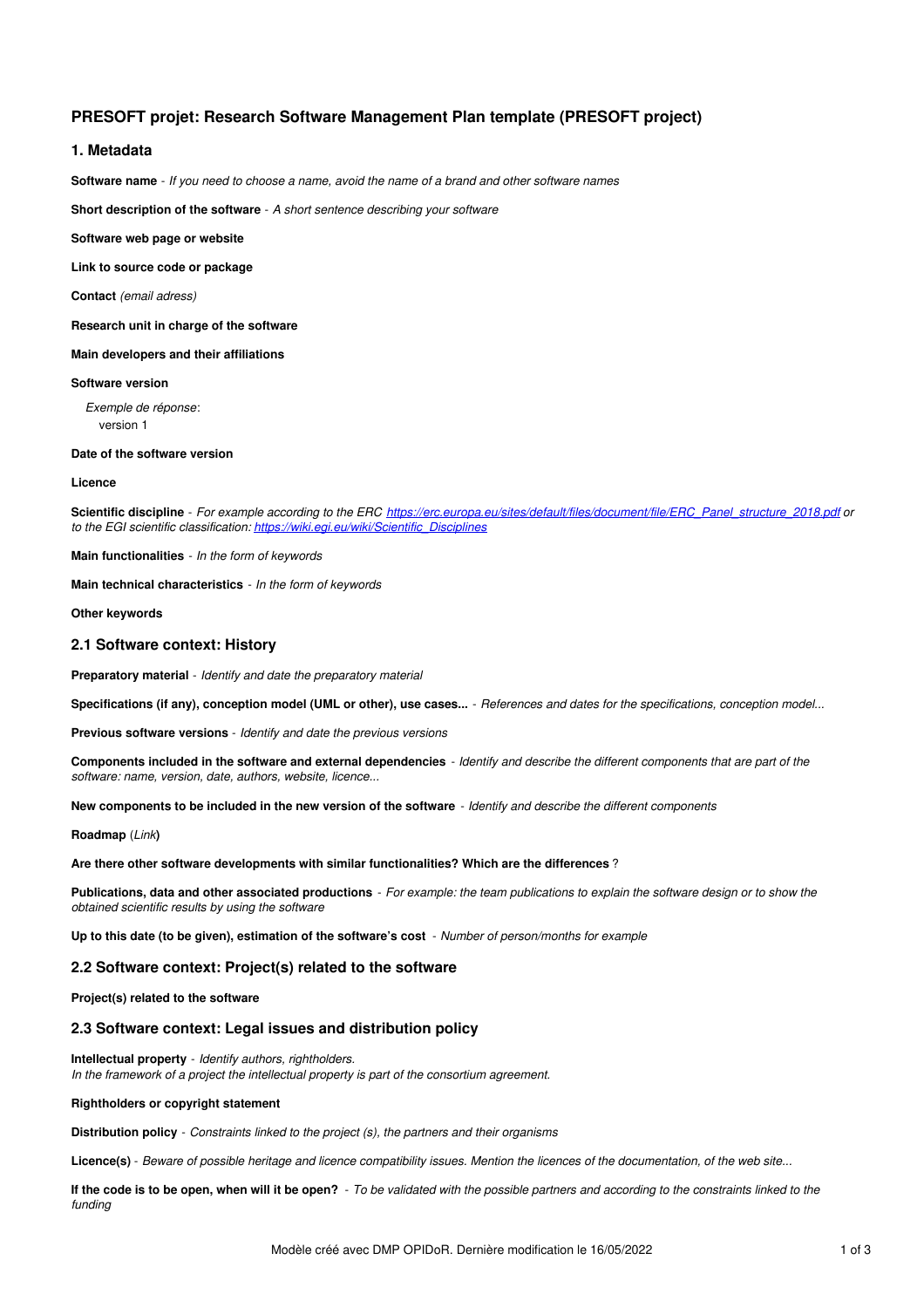**Management of the intellectual property of external contributions** - *Rights' transfer agreement to be planned*

**Non disclosure or privacy clauses and sensitive data processing (if needed)**

## **3.1 Software features: Scientific goals**

Objectives, expected results - Describe in a synthetic way the scientific goals and the expected results linked to the software

## **3.2 Software features: Usage and distribution objectives**

### **Planned or considered lifespan**

**Planned usage** - *What for (publications, teaching, production level usage, industry level usage)?*

**Target public** - *For example: researchers, team, restricted distribution, collaboration, wide distribution...*

Planned user support - Type of support, tools, resources, quality of service for the users. For example, user support, ticket system, a person in *"best effort"...*

Distribution goals - The software is "for internal use only", the software will be published via an article, the software will be distributed widely...

**Collaboration community wished** - *If yes, which one?*

- Don't know
- Yes
- $\cdot$  No

*Exemple de réponse*:

For example in the target scientific community.

Adequacy of the resources (development, maintenance...) to the distribution goals - Are the available resources suitable? (human, financial *and material resources)*

Risk analysis - A risk analysis may be useful before launching an expensive development or an unwise distribution

Software preservation - What is the objective for the preservation and what is the solution used? - Please distinguish short term backup and *long term archiving*

# **3.3 Software features: Technical features**

## **Used technologies**

**Dependencies** - *OS, SDK, libraries, browser, external APIs...*

**Already existing components reuse** - *Technical constraints*

**Documentation** - *Give the documentation's url*

**Used norms and standards** - *Example: ISO norm of the development language*

## **4. Team organisation**

**Governance** - *For example the organisation officially in charge of the software, a consortium...*

Consortium agreement including governance, development and future of the software - In the case of a shared development between several organisms - If the software is developed in the framework of a project, the consortium agreement must take it into account.

Team - List the members of the team. Indicate for each person its status (employee /institution, internship, student, retired...) and their *participation dates*

Organisation around the software - Responsibilities of the different actors: development, training, support, distribution, translation... -Distinguish the different roles: leader, main developers, minor contributors, scientific contributors (no code writing), documentation writers...

#### **Costs and funding distribution**

Type of development - Collaborative or not (practical organisation of the collaboration). Note that the 5th section details the development *organisation*

**Actions to be planned in case of a person's leave**

## **5. Development organisation**

**Development team** - *On one or several sites, depending on one or several institutions...*

**Development plan** - *Roadmap including the new versions, functionalities planned and dates.*